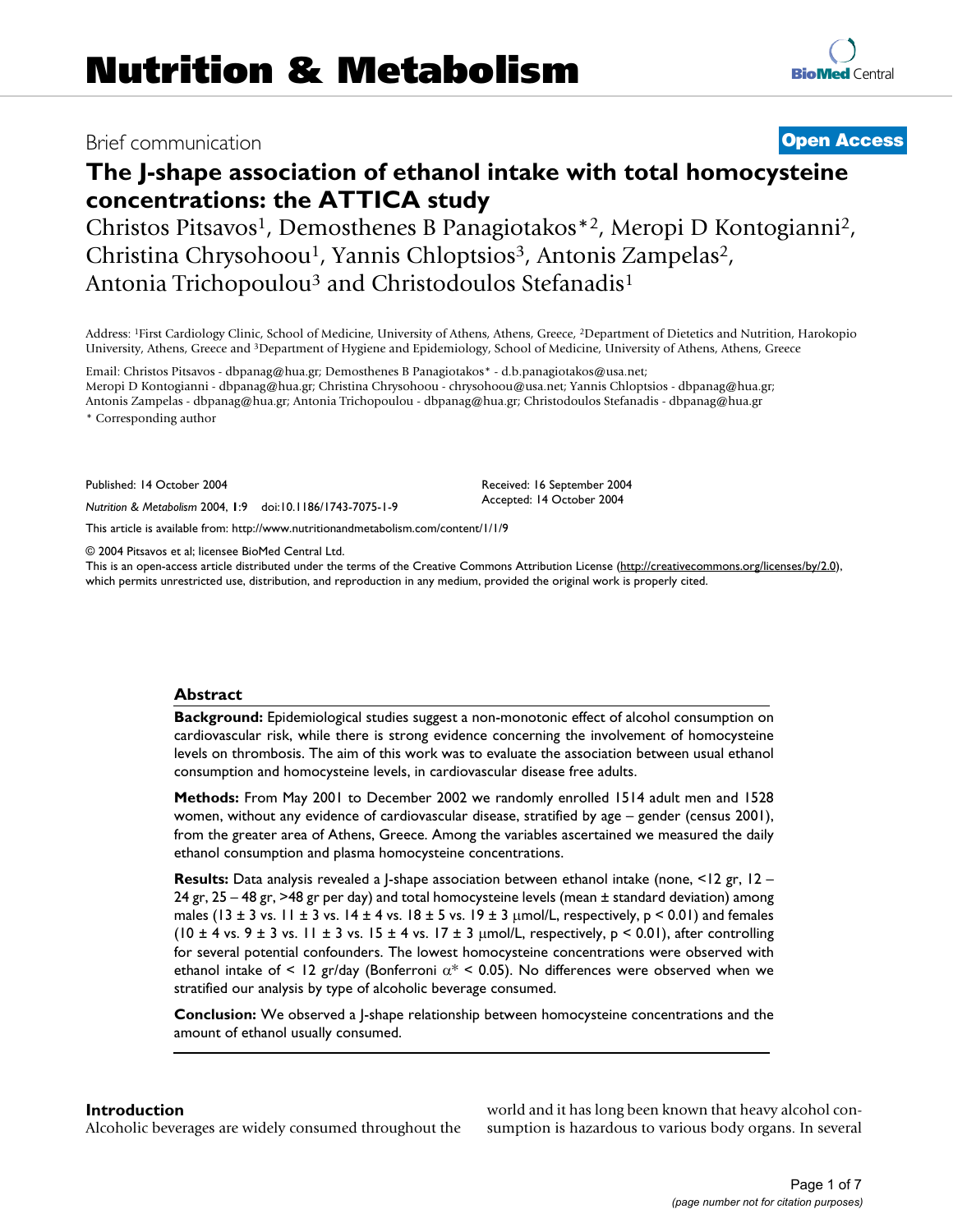countries alcohol is considered as one of the leading causes of preventable deaths, after smoking [1]. However, there is now also substantial evidence that the intake of light to moderate amounts of ethanol is associated with reduced morbidity and mortality from several cardiovascular conditions, particularly coronary heart disease (CHD) [2]. The interpretation of these beneficial effects has been extensively discussed and it has been suggested that the effects on cardiovascular disorders might not be due to ethanol per se but to other confounding factors [3]. Low to moderate ethanol consumption has been associated with reduced mortality, primarily due to a reduction in coronary heart disease (CHD). Conversely, heavy drinking increases mortality, mainly due to haemorrhagic stroke and non-cardiovascular diseases [4,5].

Some investigators consider increased homocysteine levels as an independent risk factor of cardiovascular disease, and its involvement in mechanisms of thrombosis has well been documented [6,7]. Moreover, other studies suggest that an elevated plasma total homocysteine concentration increases the risk associated with some of the conventional cardiovascular risk factors [8,9]. However, there are findings that do not confirm or recognize homocysteine importance in actually causing coronary artery disease, while recent studies have considered homocysteine more as a result than a cause of arteriosclerosis, especially due to the confounding effect of various nutrients and other lifestyle-related factors, including alcohol drinking [10-13].

We therefore studied the relation between amount of ethanol consumption and homocysteine levels, in 3042 adults enrolled in the ATTICA Study.

#### **Subjects and Methods** *Study population*

The "ATTICA" study [14] is a health and nutrition survey, which is being carried out in the province of Attica (including 78% urban and 22% rural areas), where Athens is the metropolis. The sampling was random, multistage and it was based on the age – sex distribution of the province of Attica, provided by the National Statistical Service (census of 2001). Also, all people living in institutions were excluded from the sampling, and we enrolled only one participant per household. From May 2001 to December 2002, 4056 inhabitants from the above area, who had no clinical symptoms or signs of cardiovascular or any other atherosclerotic disease (as assessed by the physical examination and reported medical history), nor evidence of chronic viral infections, were randomly selected to enter into the study. None of the participants was under current or chronic use of certain drugs that influence homocysteine levels, like methotrexate, trimethoprin, cholestyramine and cyclosporine. Moreover,

subjects did not have cold or flu, acute respiratory infection, dental problems or any type of surgery in the preceding week. Of the 4056 inhabitants, 1518 men (46  $\pm$  13 years old) and 1524 (45  $\pm$  13 years old) women agreed to participate (75% participation rate). Participants were interviewed by trained personnel (cardiologists, general practitioners, dieticians and nurses) who used a standard questionnaire.

The selected sample was population-based and reflecting the underlying population with respect to sex, age and residence. The number of the participants was determined by power analysis and chosen to evaluate greater than 0.5 standardised differences between ethanol groups and homocysteine levels, with statistical power > 0.80 at < 0.05 probability level (P-value).

#### *Measurements*

The questionnaire included demographic characteristics (age, sex, mean annual income and years of school), detailed medical history and lifestyle habits, such as food items consumed, smoking habits and physical activity status.

Dietary intake during the year before enrolment was assessed through a semi-quantitative food frequency questionnaire provided by the EPIC-Greece Study. The questionnaire was administrated in person by specially trained dieticians and has been validated [15]. The daily ethanol intake was assessed in a 7-day food record. All alcoholic beverages consumed, i.e. wine, beer, whisky, traditional alcoholic drinks, like "retsina" or "tsipouro", and other spirits were recorded and daily ethanol intake (in grams) was calculated. For the presentation of our findings we categorized ethanol intake into five groups: (a) no ethanol intake, (b) low  $(< 12 \text{ gr})$ , (c) moderate  $(12 - 24 \text{ gr})$ gr), (d) high (25 – 48 gr) and (e) very high (>48 gr). Moreover, the frequency of consumption of several food groups was quantified approximately in terms of the number of times per month the food was consumed.

Regarding the rest of the investigated parameters the educational level of the participants (as an index of social status) was measured in years of school. Information about smoking habits was collected using a standardized questionnaire developed for the Study. Current smokers were defined as those who smoked at least one cigarette per day. Former smokers were defined as those who had stopped smoking more than one year previously. The rest of the participants were defined as non smokers. For the multivariate statistical analyses cigarette smoking was quantified in pack-years (cigarette packs per day × years of smoking), adjusted for a nicotine content of 0.8 mg / cigarette. All participants were classified at entry according to their habitual physical activity. Class 1 were sedentary,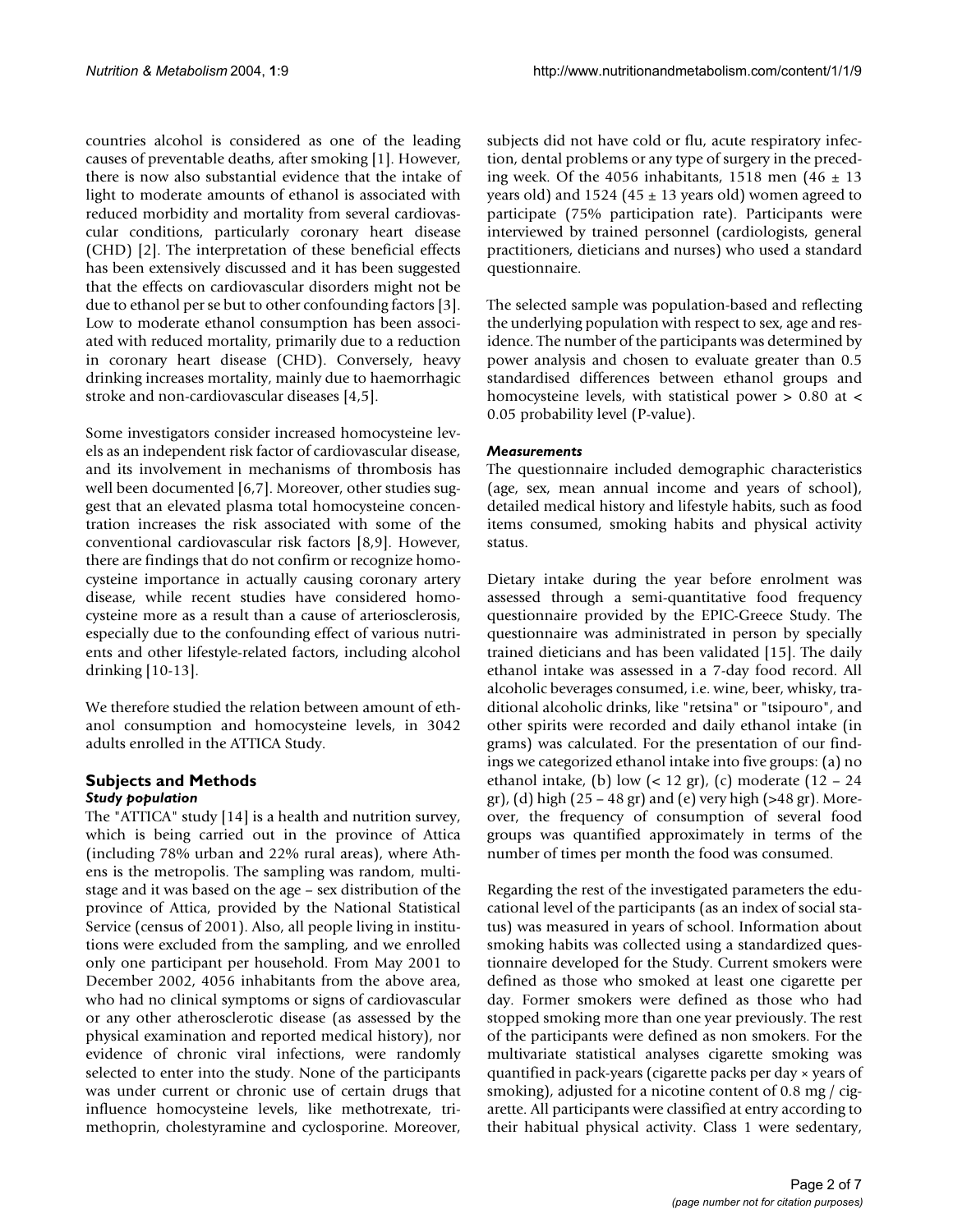engaging in little exercise; class 2 were moderately active during a substantial part of the day; and class 3 performed hard physical work much of the time. Classification was based on the responses to questions about the occupation and usual activities, including part-time jobs and notable non-occupational exercise [14]. Body mass index was measured as weight (in kilograms) divided by standing height (in meters squared). Obesity was defined as body mass index  $> 29.9$  Kg / m<sup>2</sup>.

Blood samples were collected from the antecubital vein between 8 to 10 a.m., in a sitting position after 12 hours of fasting and avoiding of ethanol. For the determination of plasma fibrinogen blood was anticoagulated with 3.8% trisodium citrate (9:1 vol/vol) and cooled on ice until centrifugation. For determination of homocysteine, blood was collected in a cool vacutainer containing EDTA, which was stored on ice for a maximum of 2 hours till the centrifugation at 3000 g for 5 minutes at 4°C. Plasma homocysteine levels were measured with an automatic Abott Axsym analyzer, which is based on the technology of polarized immunofluorescence. The intra and interassay coefficients of variation of homocysteine did not exceed 5%.

Arterial blood pressure was automatically measured at the end of the physical examination with subject in sitting position. Hypertension was defined as a systolic blood pressure >/= 140 mmHg, a diastolic blood pressure >/= 90 mmHg, or the use of any antihypertensive medication; hypercholesterolemia was defined as total cholesterol levels greater than 220 mg/dl or the use of lipid lowering agents and diabetes mellitus as a fasting blood glucose > 125 mg/dl or the use of antidiabetic medication.

#### *Statistical analysis*

Continuous variables are presented as mean values  $\pm$ standard deviation, while qualitative variables are presented as absolute and relative frequencies. Associations between categorical variables were tested by the use of contingency tables and the calculation of chi-squared test. Comparisons between normally distributed continuous variables and categorical variables were performed by the calculation of Student's t-test and multi way Analysis of co-Variance (multi-ANCOVA), after controlling for homoscedacity and various potential confounders. In the case of asymmetric continuous variables the tested hypotheses were based on the calculations of non-parametric tests, such as Mann – Whitney and Kruskal – Wallis. Kolmogorov-Smirnov criterion assessed normality of continuous variables. Finally, correlations between continuous variables were tested through multiple regression analysis after the adjustment for the potential confounders and interactions. The J- shape association between the exposure variable (ethanol intake) and homocysteine levels was illustrated by connecting the mean values of the investigated parameters using 3rd order interpolating polynomials.

All reported *P*-values are based on two-sided tests and compared to a significance level of 5%. However, due to multiple significance tests we used the Bonferroni correction (since the number of comparisons was less than ten) in order to account for the increase in Type I error. SPSS 11.0 software (SPSS Inc. 2002, Illinois, USA) was used for all the statistical calculations.

#### **Results**

Thirty four percent of males and 62% percent of females reported ethanol abstinence within the recorded 7-day period (p < 0.001). In addition, 37% of males and 33% of females consumed < 12 gr of ethanol per day, 16% of males and 4% of females consumed 12 – 24 gr of ethanol per day, and 13% of males and 1% of females consumed > 24 gr of ethanol per day (1.6% of males and 0.4% of females consumed  $> 48$  gr/d), during the preceding week. Furthermore, middle-aged male participants (45 – 65 years old) consumed higher quantities of ethanol compared to younger (< 45 years) or older individuals (18  $\pm$ 16 vs.  $12 \pm 14$  vs.  $15 \pm 16$  gr of ethanol per day, respectively, p = 0.002), while no statistically significant differences were observed between ethanol consumption and age, in females (9  $\pm$  13 vs. 11  $\pm$  12 vs. 12  $\pm$  14 gr of ethanol per day, respectively,  $p = 0.391$ ). Ethanol intake comes from wine in 65% of men and 77% of women, from beer in 22% of men and 11% of women and from spirits or other drinks 13% of men and 12% of women. Further, descriptive characteristics of the studied population by ethanol consumption level are presented in Table [1](#page-3-0). By the exception of years of school ( $p = 0.02$ ) and prevalence of hypertension ( $p = 0.01$ ) no other associations were observed between ethanol intake and smoking habits, prevalence of hypercholesterolemia, diabetes and obesity.

Homocysteine values were higher in males as compared to females (14.5  $\pm$  6 vs. 10.8  $\pm$  3.5  $\mu$ mol/L, p < 0.001). The  $10<sup>th</sup>$  percentile for men was 8.6  $\mu$ mol/L and for women 6.8 µmol/L, while the 90th percentiles were 18 µmol/L and 14 µmol/L, for men and women, respectively. Due to the significant differences observed between genders in homocysteine levels, all the following analyses will be gender-specific.

Unadjusted analysis revealed a J-shape association between ethanol quantities consumed during the past week (none, < 12 gr, 12 – 24 gr, 25 – 48 gr, >48 gr of ethanol per day) and homocysteine levels in both males (13  $\pm$  3 vs. 11  $\pm$  3 vs. 14  $\pm$  4 vs. 18  $\pm$  5 vs. 19  $\pm$  3  $\mu$ mol/L, respectively,  $p < 0.01$ ) and females  $(10 \pm 4 \text{ vs. } 9 \pm 3 \text{ vs. } 11 \pm 3 \text{ vs. } 11 \pm 3 \text{ vs. } 11 \pm 3 \text{ vs. } 11 \pm 3 \text{ vs. } 11 \pm 3 \text{ vs. } 11 \pm 3 \text{ vs. } 11 \pm 3 \text{ vs. } 11 \pm 3 \text{ vs. } 11 \pm 3 \text{ vs. } 11 \pm 3 \text{ vs. } 11 \pm 3 \text{ vs. } 11 \pm 3 \text{ vs. } 11 \pm 3 \$  $15 \pm 4$  vs.  $17 \pm 3$   $\mu$ mol/L, respectively, p < 0.01). Post hoc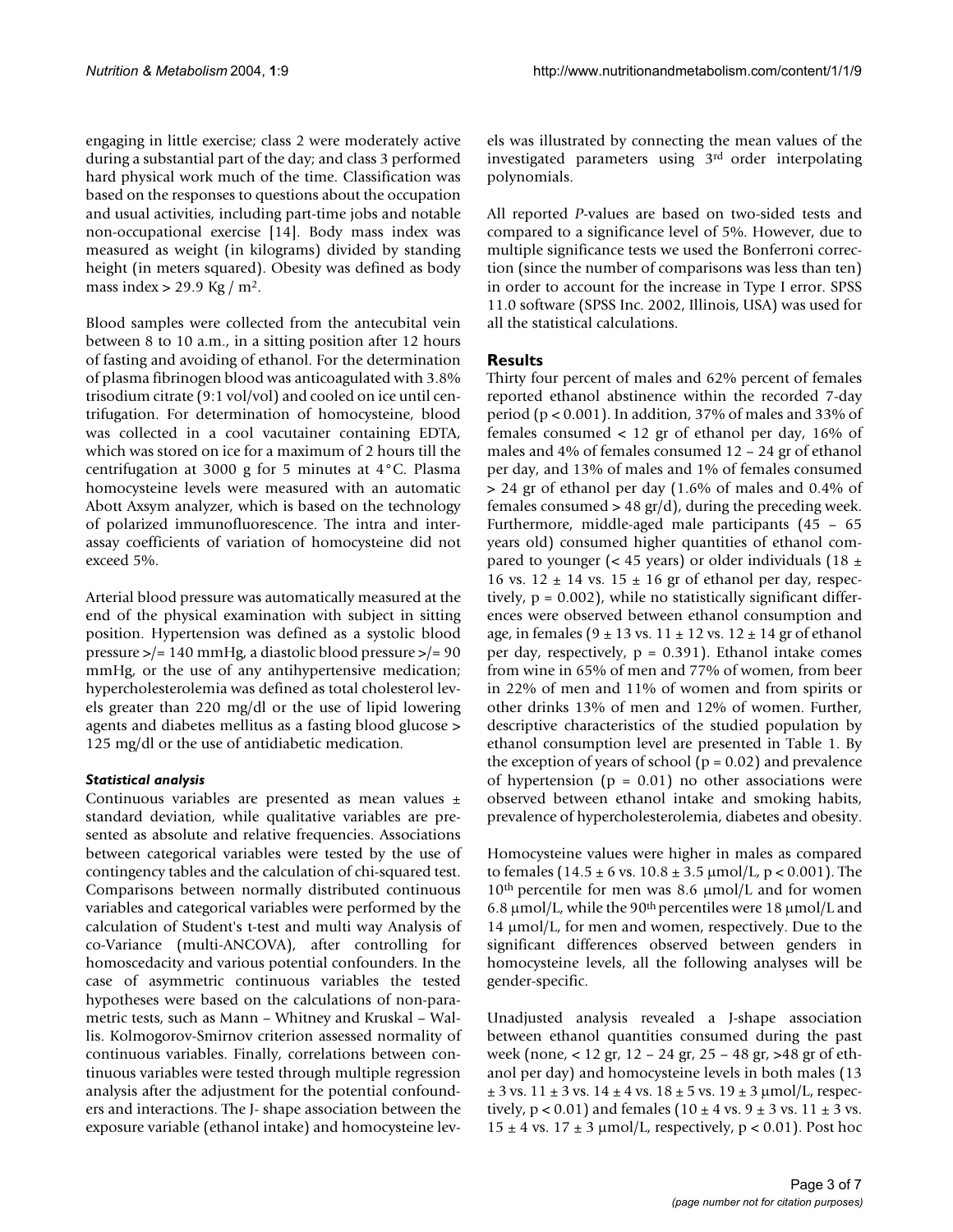| Males                | Daily ethanol intake |             |                |                |             |
|----------------------|----------------------|-------------|----------------|----------------|-------------|
|                      | None                 | $<$ 12 gr/d | $12 - 24$ gr/d | $25 - 48$ gr/d | $> 48$ gr/d |
| Current smoking      | 39%                  | 54%         | 43%            | 49%            | 54%         |
| Physical inactivity  | 62%                  | 56%         | 67%            | 69%            | 64%         |
| Years of school (SD) | 14(4)                | 13(4)       | 11(6)          | $11(4)$ **     | $9(4)$ **   |
| Hypertension         | 28%                  | 37%**       | 39%**          | 45%**          | 44%**       |
| Hypercholesterolemia | 33%                  | 34%         | 44%            | 39%            | 34%         |
| <b>Diabetes</b>      | 11%                  | 11%         | 9%             | 9%             | 7%          |
| Obesity              | 22%                  | 24%         | 23%            | 19%            | 24%         |
| Females              |                      |             |                |                |             |
| Current smoking      | 38%                  | 25%         | 32%            | 37%            | 30%         |
| Physical inactivity  | 64%                  | 75%         | 62%            | 57%            | 80%         |
| Years of school (SD) | 13(4)                | 12(4)       | $11(3)*$       | $10(4)$ **     | $8(3)$ **   |
| Hypertension         | 17%                  | 28%**       | 22%            | 22%            | 26%**       |
| Hypercholesterolemia | 28%                  | 35%         | 32%            | 37%            | 40%         |
| <b>Diabetes</b>      | 8%                   | 10%         | 12%            | 6%             | 6%          |
| Obesity              | 18%                  | 15%         | 12%            | 17%            | 20%         |

<span id="page-3-0"></span>

\*\* Bonferroni  $\alpha$  < 0.01 and \*  $\alpha$  < 0.05 for the comparisons between ethanol intake and no intake groups.

analysis revealed that the lowest values of homocysteine levels were observed in people who reported moderate daily ethanol intake of <12 gr (Bonferonni  $\alpha$  = 0.02 for males and  $\alpha = 0.02$  for females). No differences were observed when we stratified our analysis by alcoholic beverages primarily consumed. Figure 1 illustrates the observed J-shape association between ethanol intake and homocysteine levels in males and females.

However, since several potential confounders may influence the relationship between ethanol intake and homocysteine concentration we repeated our analysis after taking into account age, gender, pack-years of smoking, presence of hypertension, hypercholesterolemia, and diabetes, body mass index, fruits and vegetables consumption, especially leafy green vegetables, legumes, citrus fruits and juices that are reached in folic acid, as well as years of school. Multivariate regression analysis showed that <12 gr/d ethanol intake was inversely associated with homocysteine levels (b-coefficient =  $-0.5$ , p = 0.02) as compared to no consumption. On the other hand, increased ethanol intakes, i.e. 12 – 24 gr/d, 24 – 48 gr/d or > 48 gr/d were positively associated with homocysteine concentration (b-coefficient =  $1.2$ ,  $p = 0.03$ , b-coefficient  $= 1.8$ , p = 0.02 and b-coefficient = 1.9, p = 0.02, respectively). No differences were observed when we stratified our analysis by gender.

#### **Discussion**

The results of the present study revealed a J-shape association between ethanol consumption and homocysteine levels, of a large, random and population representative sample, free of cardiovascular disease. The lowest values

of homocysteine were observed in daily ethanol intake of less than 12 gr, both in men and women and remained significant after adjustment for several potential confounders.

Our results are in line with that of some other studies. For example, De Bree et al. [16] observed lower homocysteine concentrations at higher levels of ethanol consumption, with non drinkers having a (geometric) mean homocysteine of 14.2  $\mu$ mol/L, compared to 13.9  $\mu$ mol/L in drinkers of  $\leq 20$  gr ethanol/ day, 12.5  $\mu$ mol/L in drinkers of between 20 and 40 gr/day and 13.1 µmol/L in drinkers of  $\geq$  40 gr / day. In our study, the lowest homocysteine concentrations were observed with ethanol intakes <12 gr /day. This difference between our and the previous study may attribute to the type of alcoholic beverage consumed, since in the study of Bree et al. beer was the main alcoholic drink, while in our study it was wine. In another study the most positive association of ethanol (from beer consumption) on homocysteine levels was observed at ethanol intakes 4 to 14 gr/d [17]. Another study in severely obese patients revealed a U-shaped association between homocysteine concentrations and the amount of ethanol consumption [18]. In particular, the most beneficial effect was observed with consumption of  $\langle 100 \rangle$  gr ethanol/ week and especially in red wine consumers, compared to subjects who consumed white wine, beer or spirits. However, the lower homocysteine concentrations in those consuming less than 100 gr ethanol/ week were not significant after controlling for serum folate concentration. Finally a study in elderly subjects also found a J-shape relation, with nondrinkers and subjects consuming  $\geq 60$ drinks/ month, showing higher homocysteine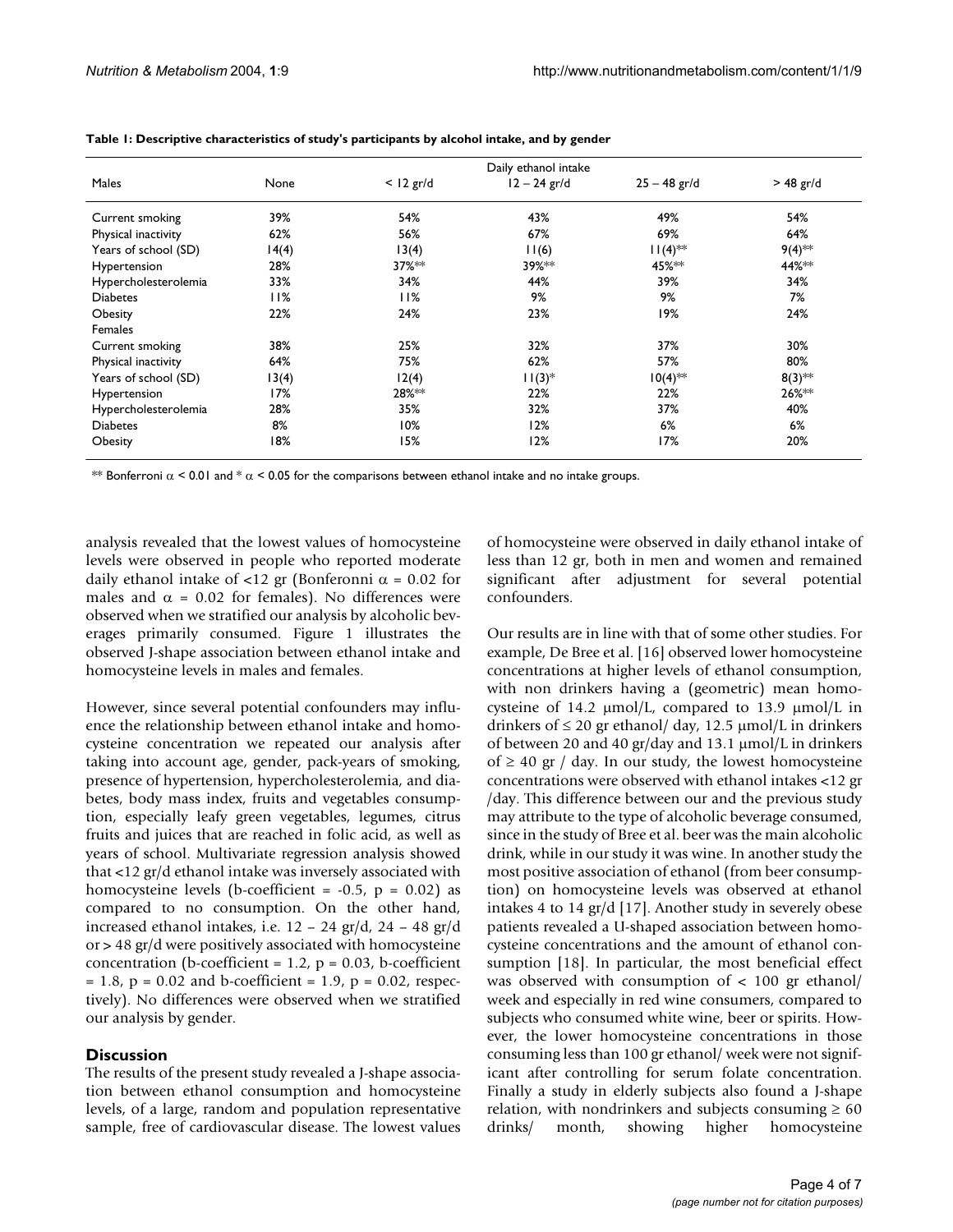

#### Homocysteine levels by daily ethanol intake in males (upper figure) and females (power figure) (continuous line is a 3 interpolating polynomial) **Figure 1** rd order

Homocysteine levels by daily ethanol intake in males (upper figure) and females (power figure) (continuous line is a 3rd order interpolating polynomial)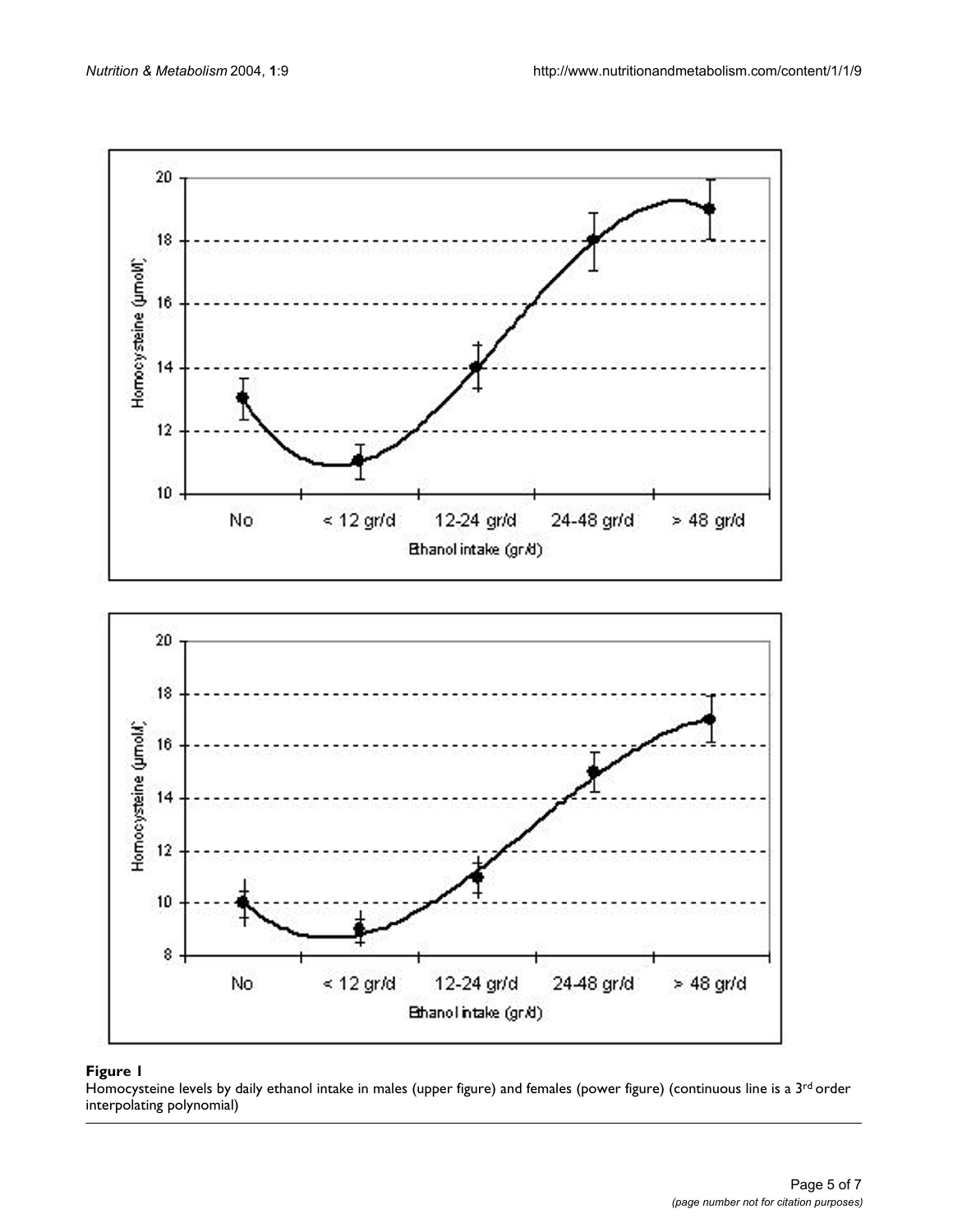concentrations, compared to those consuming  $\leq 60$ drinks/ month [19]. However, the interpretation of the results from the previous study is difficult because the total amount of ethanol ingested was not calculated.

On the contrary, there are several studies that have shown a linear relationship between ethanol intake and homocysteine levels. For example, Folsom et al. [20] in a study of middle-aged men and women showed a positive association of ethanol on homocysteine. However, he studied very low intakes of ethanol, ranging from 27 to 47 gr/ week, and this may be the reason why a J -shaped association was not observed. According to our findings, a significant positive association was observed at much higher intakes (i.e. 84–168 gr/week). Another study in young women (aged 15–44) [21] showed that those consuming >7 drinks/ week were 90% more likely to have elevated homocysteine levels  $(> 10 \mu \text{mol/l})$ , compared to those who did not consume ethanol. In the same study, subjects consuming 1–7 drinks/week had the same homocysteine levels with those that didn't consume, supporting, partially, two relations between ethanol intake and homocysteine. However, the association between ethanol and homocysteine levels failed to achieve statistical significance. Finally, homocysteine was positively associated with ethanol intake in the Framingham Offspring cohort [22] at daily intakes of more than 15 g. In this study liquor and red wine consumption was significantly and positively associated with homocysteine. This association was not observed with beer and white wine consumption.

Our data were analyzed according to total ethanol intake and did not distinguish between different types of ethanol. Rimm et al. [23]reviewed the literature with respect to beverage-specific effects on coronary heart disease and could not find any systematic effects. On the contrary, they showed that the U-shaped relation between ethanol intake and cardiovascular disease mortality persisted in populations with very different drinking patterns. Although there have been many publications on this topic since the aforementioned review, no systematic pattern or results have emerged until now. Perhaps most notably in this respect are the findings which suggest similar protective effects of ethanol not only in Bavaria (Germany) and the Czech Republic, where beer is mainly consumed, but also in Mediterranean countries, where wine is the most popular alcoholic beverage [24]. Additionally, Greece is a Mediterranean country, where wine is the most commonly used alcoholic beverage. According to our findings as well as the recent results from the EPIC-Greece study [25] 72% of women's total ethanol intake comes from wine, 26% from beer and 12% from spirits. For men wine contributes to 56% of total ethanol intake, beer 15% and aniseed drinks 20%. Therefore our data do not support the assumption of Mennen et al. [26] who suggested that

the inverse association between ethanol and homocysteine is seen in populations which consume predominantly beer.

Chronic alcoholism has been found to be associated with hyper-homocysteinaemia, which could attribute to disturbed folate metabolism and to changes in circulating concentrations of vitamin  $B_{12}$  and pyridoxal phosphate, as well as to ethanol intake per se [27]. Finally, the dual effect of ethanol consumption on homocysteine has also been confirmed from data of animal studies, which clearly show effects of excessive ethanol intake on the methionine cycle [13]. Nevertheless, the finding that subjects who do not consume ethanol have higher homocysteine levels than light to moderate drinkers needs further investigation. Whether this fact can be attributed to ethanol per se or to other substances of alcoholic beverages (e.g. folate,  $B_{12}$ ,  $B_{6}$ , betaine) remains unclear and more intervention and experimental studies are necessary.

#### **Limitations**

This study as a cross-sectional one cannot establish causal relations but only generate hypothesis for associations. The population studied in this work is homogeneous and may reflect lifestyle habits in similar cultures, like Western Europe, Mediterranean etc. However, our findings could not extrapolate into other populations without further investigation and consideration. Also, the numbers of participants in categories of high intake (>48 gr of ethanol / d) were rather small, and the impression of the effects in homocysteine levels in even higher ethanol consumption may be misleading. Although this analysis has been adjusted for several known confounders, we have indirectly investigated the impact of serum folate and vitamins  $B_6$  and  $B_{12}$  intake (through food groups consumed) on homocysteine concentrations. In addition, kidney function is a strong determinant of homocysteine; however, we have not measured serum creatinine. The later may be another limitation of our study. Additionally, misreporting of ethanol consumption, due to social class can be a potential confounder.

### **Conclusion**

The present study supports the existence of a J-shape association between ethanol consumption and homocysteine levels in both males and females, of a large, random and population representative sample, free of cardiovascular disease. Therefore our results indicate that daily consumption of 1–2 units of ethanol is associated with lower homocysteine concentrations and provide further evidence for a variant association between ethanol intake and coronary heart disease risk in both genders.

#### **Acknowledgement**

The Hellenic Society of Cardiology funds the ATTICA Study.